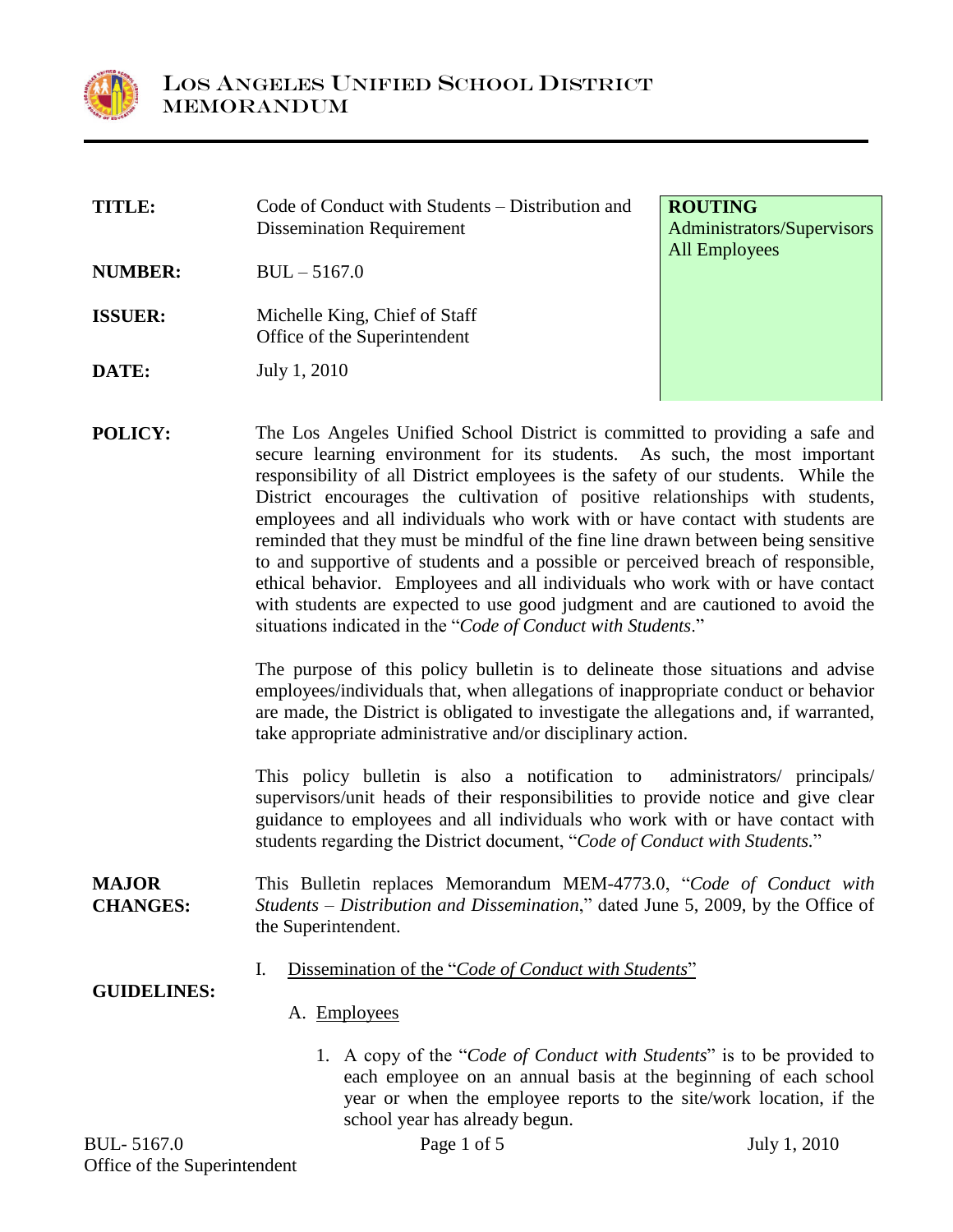

- 2. The "*Code of Conduct with Students*" is to be posted in staff lounges and other prominent locations where notices are regularly posted regarding rules, regulations, procedures, or standards of conduct.
- 3. The "Code of Conduct with Students" is to be included in the location's/school site's employee/staff/faculty handbook, school's Safe School Plan, and in the Substitute Folder that is provided to substitute teachers who report to school sites.
- B. Individuals Who Work With or Have Contact with Students
	- 1. A copy of the "*Code of Conduct with Students*" is to be provided to any individual who works with or has contact with students on an annual basis at the beginning of each school year or when the individual reports to the site, if the school year has already begun.
	- 2. Individuals who work with or have contact with students include the following: Beyond the Bell staff, Child Care/Enrichment Program Providers, Consultants, Contractors, Grant Funded Personnel, Interns, Mentors, Non Public Services Contract Providers, Student Body Staff, Supplemental Education Services Providers, Volunteers (including Parent Volunteers and Walk-on Coaches), and Youth Services Staff.
- C. Parents
	- 1. Site administrators are encouraged to include the "Code of Conduct" with Students" in any newsletter or communication to parents, as well as provide copies to members of the any School Site Councils/Committees, the Safe School Planning Committee, Parent Center Groups, and members of any PTSA or Booster Clubs.
	- 2. In addition to English and Spanish, the "Code of Conduct with *Students*" is available in both color and black and white in the following languages: Armenian, Chinese, Farsi, Korean, and Russian.
- II. Administrator/Principal/Supervisor/Unit Head Responsibilities
	- A. To ensure wide distribution of the "Code of Conduct with Students" to all LAUSD certificated and classified staff and all other individuals who work with or have contact with students, administrators/principals/ supervisors/unit heads are to do the following annually at the beginning of the school year: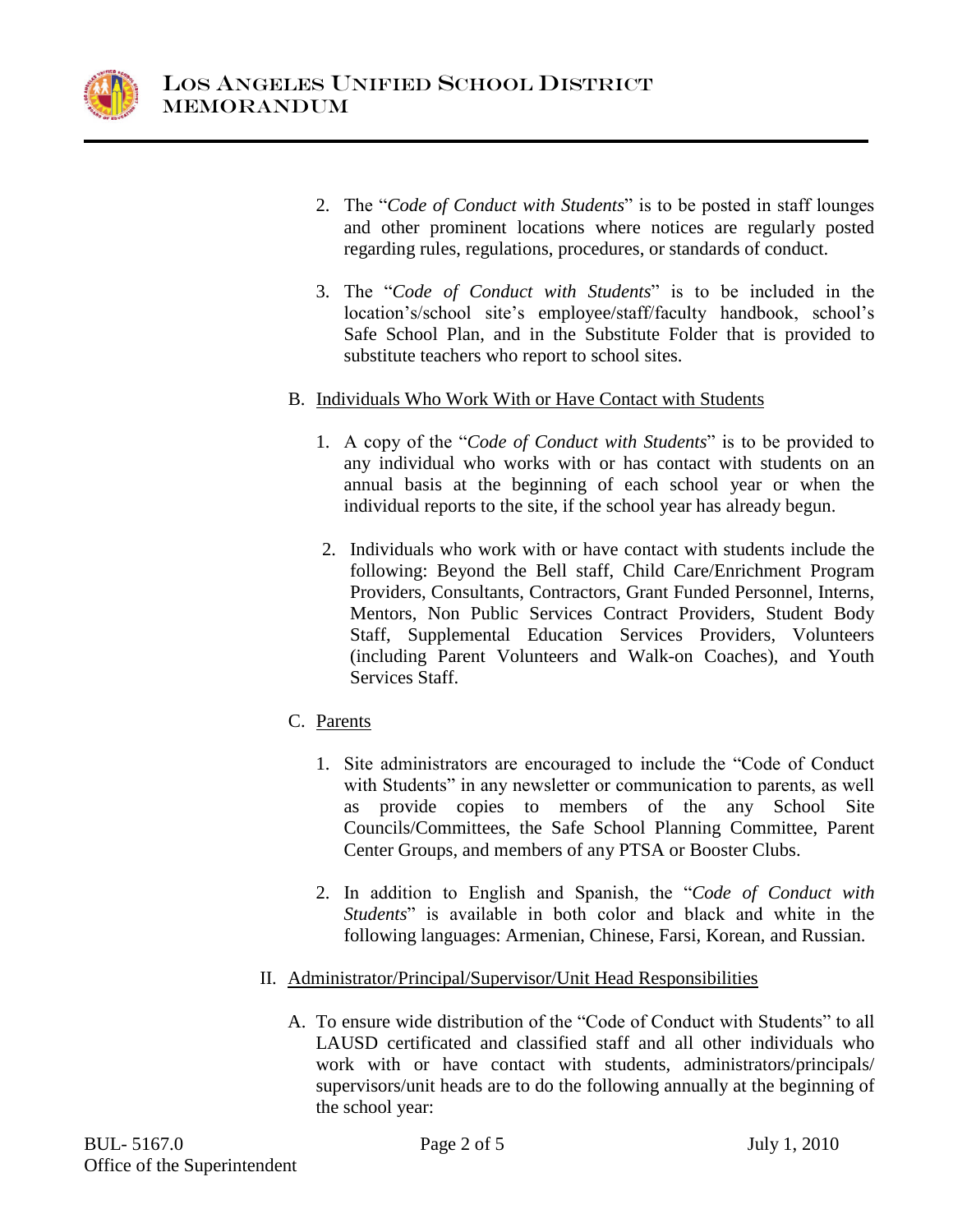

- 1. Distribute and review/discuss the document in its entirety at a meeting with all employees/individuals who work with or have contact with students to include the following: all Certificated and Classified Staff, Beyond the Bell staff, Child Care/Enrichment Program Providers, Consultants, Contractors, Grant Funded Personnel, Interns, Mentors, Non Public Services Contract Providers, Student Body Staff, Supplemental Education Services Providers, Volunteers, (including Parent Volunteers and Walk-on-Coaches), and Youth Services Staff.
- 2. Convene more than one meeting, as needed, to ensure dissemination to those employees/individuals, as applicable, in the above indicated categories.
- 3. Inform employees/individuals that, while the District encourages the cultivation of positive relationships with students, employees and other individuals who work with or have contact with students are reminded that we expect them to use good judgment and are cautioned to avoid the situations indicated in the document.
- 4. Remind all employees/individuals to be mindful of the fine line drawn between being sensitive to and supportive of students and a possible or perceived breach of responsible, ethical behavior.
- 5. Use this as another opportunity to reaffirm the District's, as well as each employee's/individual's commitment, responsibility, and duty to protect students and provide a safe and secure learning environment.
- 6. Remind employees/individuals that, when allegations of inappropriate behavior are made, the District is obligated to investigate the allegations and, if warranted, take appropriate administrative and/or disciplinary action.
- 7. Stress the importance of employees' legal obligation, as mandated reporters of suspected child abuse, to telephone the appropriate child protective agency and follow-up with a written report, in accordance with the procedures outlined in the District's Child Abuse and Neglect Reporting Requirements policy bulletin anytime they are witnesses to, become aware of, or are recipients of information regarding an incident(s)/behavior/conduct that may be an indication of suspected child abuse.
- 8. Remind employees that, if they have any questions or need assistance in making a report of suspected child abuse, they are to contact an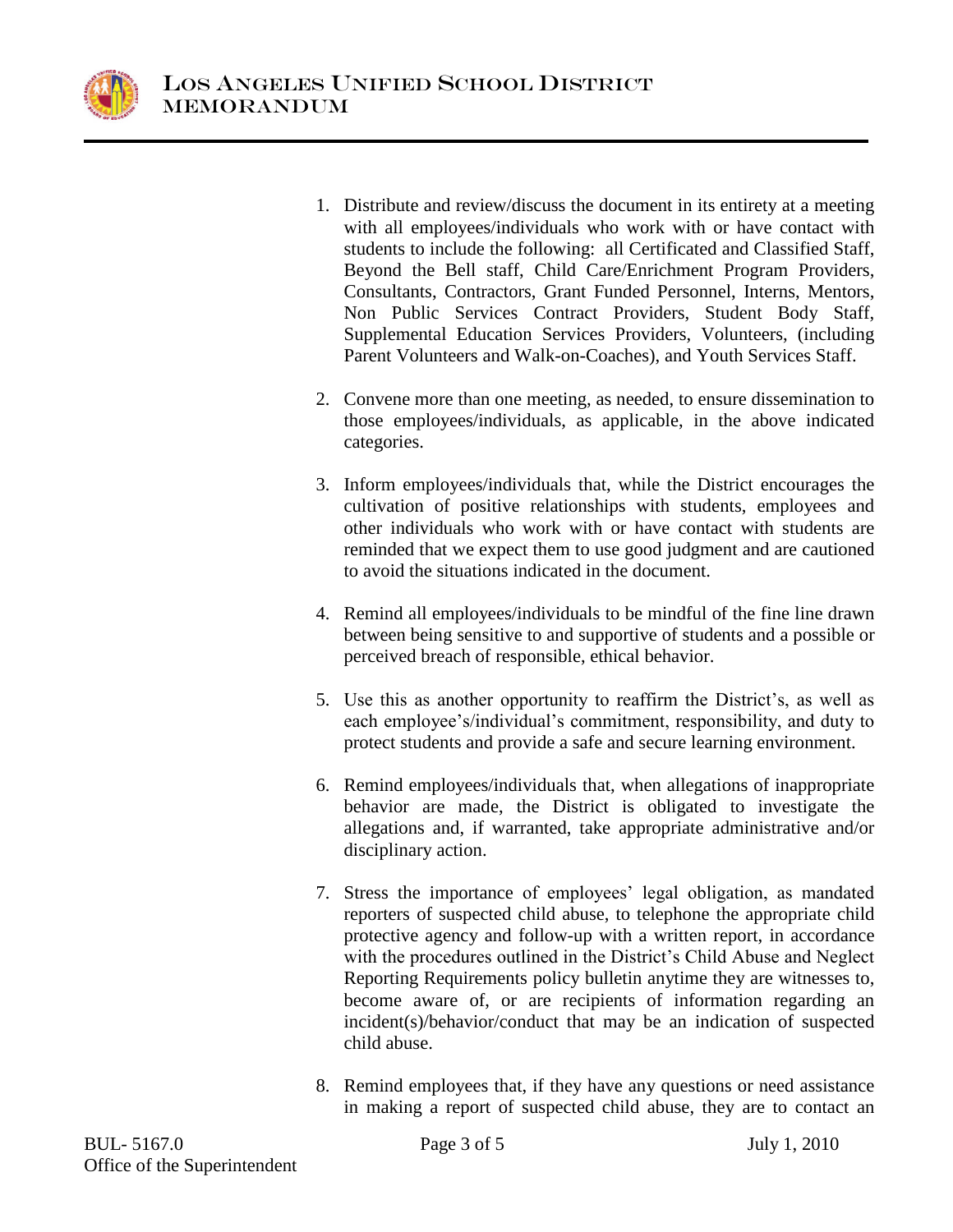

administrator.

- 9. Emphasize that an employee reporting suspected child abuse must also immediately advise (such notification may be oral or in writing) their supervising administrator of the alleged incident(s)/behavior/ conduct, if the alleged perpetrator is a District employee, volunteer, or other individual who works with or has contact with students on campus.
- 10. Encourage employees/individuals to speak to the supervisor, principal, or other site-administrator if they have any questions, need further information, or would like to discuss the document or any specific situation from the past, present, or in the future.
- 11. Ensure that the written agenda (prepared in advance) for the meeting(s) includes an item relating to the distribution/review of the District document, "Code of Conduct with Students." This will serve as verification of the action.
- 12. Maintain and retain a sign-in for the meeting(s).
- 13. Ensure that the document is provided (record when that occurred) to any employee/individual who was not present at the meeting or was assigned/reported to the school/work location after the meeting.
- 14. Post a copy of the "*Code of Conduct with Students*" in staff lounges and other prominent locations where notices are regularly posted regarding rules, regulations, procedures, or standards of conduct.
- 15. Include a copy of the "*Code of Conduct with Students*" in the school's Safe School Plan, employee/staff/faculty handbook, and in the Substitute Folder that is provided to substitute staff who report to the school/work site.
- **RELATED RESOURCES:**
- *Administrator Certification Form*, Memorandum No. MEM-4207.4, dated June 15, 2010, and issued annually by the Office of General Counsel.
- California Education Code Section 44932, *Grounds for dismissal of permanent employees; suspension of employees*.
- *Child Abuse and Neglect Reporting Requirements*, Bulletin No. BUL-1347.1, dated October 26, 2009, issued by the Office of General Counsel.
- *Employee Code of Ethics*, issued by the Ethics Office, revised February 2003.
- *Employee-to-Student Sexual Abuse and Related Discipline Policy*, Bulletin No. BUL-3357.1, dated November 13, 2008, issued by the Office of General Counsel.
- *Ethics Policies*, Bulletin No. 4748.0, dated May 18, 2009, issued by the Office